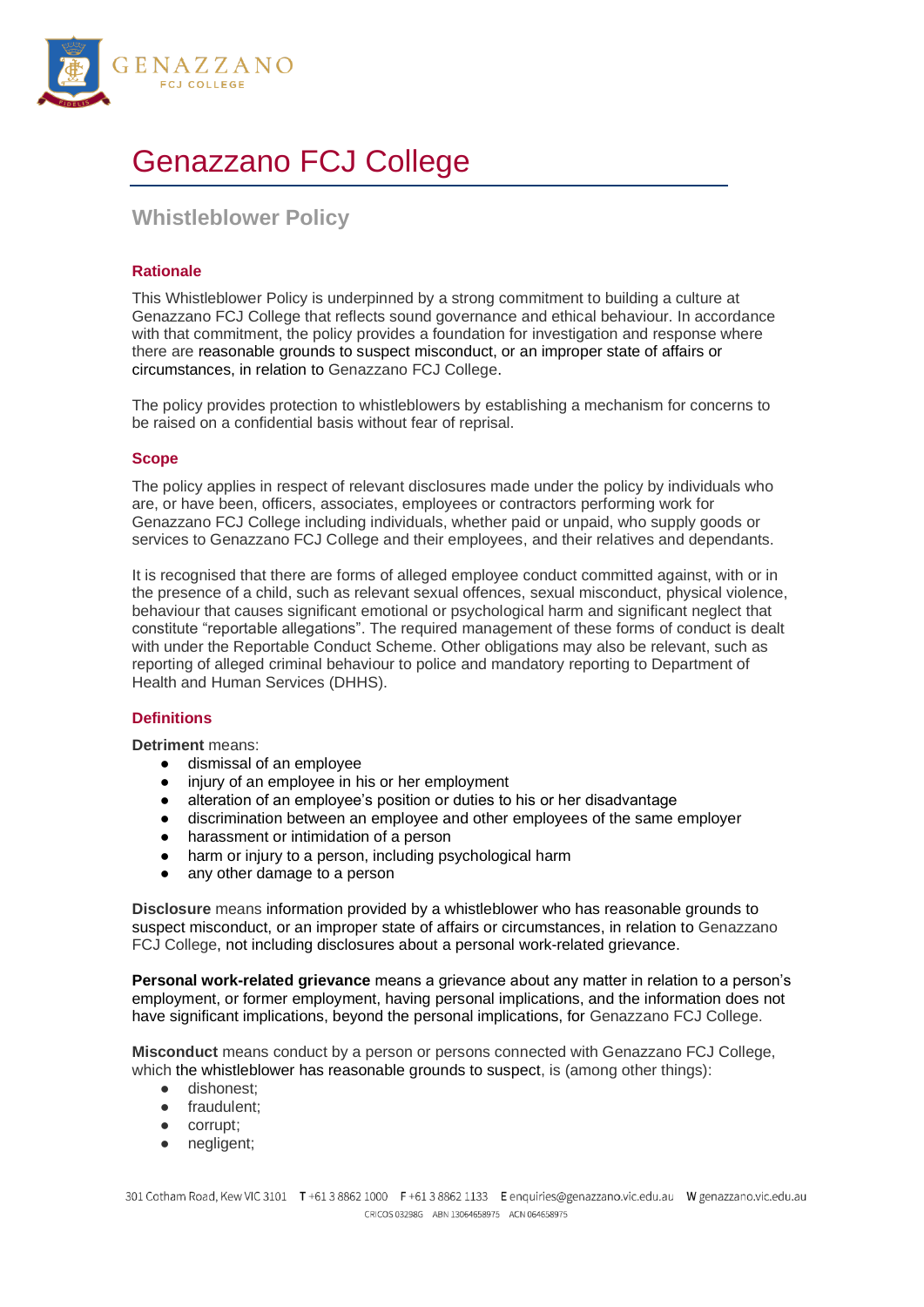- illegal (including theft, drug sale/use, criminal damage etc.);
- in breach of Commonwealth or state legislation or local authority by-laws;
- unethical representing a breach of the Genazzano FCJ College code of conduct; or its Vision and Mission;
- other serious improper conduct;
- an unsafe work practice;
- representative of gross mismanagement, serious and substantial waste and/or a repeated breach of administrative procedures; and
- other conduct which may cause financial or non-financial loss to Genazzano FCJ College, or be otherwise detrimental to the interests of Genazzano FCJ College.

**Reasonable grounds to suspect** means more than mere conjecture and would usually require some factual basis.

**Senior Management** means, as relevant, the employer, the Principal and Deputy Principal, member of the College Executive and employees of Genazzano FCJ College who have authority over the direction or management of Genazzano FCJ College.

**Whistleblower** means an officer, employee or a contractor performing work or providing goods for Genazzano FCJ College, or an associate, relative or dependant of such an officer, employee or contractor, who makes a disclosure.

**Whistleblower Investigations Officer** is the person who may be appointed, either internally or externally, by the Whistleblower Protection Officer to conduct an investigation into disclosures.

**Whistleblower Protection Officer** is the Human Resources Manager, Genazzano FCJ College. The Whistleblower Protection Officer will receive disclosures and protect the interests of whistleblowers in accordance with this policy.

# **Protections and support**

Genazzano FCJ College encourages all persons covered by this policy to report misconduct or an improper state of affairs or circumstances in relation to Genazzano FCJ College, and the College is committed to protecting and supporting those persons who do so.

The protections provided to a whistleblower under this policy apply to the disclosure of information where the whistleblower has reasonable grounds to suspect misconduct or an improper state of affairs or circumstances in relation to Genazzano FCJ College, and do not apply in circumstances where a person discloses information that they know to be untrue. Information that is disclosed regarding matters that do not relate to misconduct or an improper state of affairs or circumstances in relation to Genazzano FCJ College do not qualify for protection under legislation.

A whistleblower under this policy will not be subjected to any detriment or threat of detriment for making a disclosure and will be covered by all of the protections provided under Commonwealth legislation providing for whistleblower protections. Any alleged detriment should be reported to the Whistleblower Protection Officer, and may be dealt with under the Genazzano FCJ College disciplinary procedures. A court may make orders including orders for compensation where a whistleblower is subjected to detriment for making a disclosure.

Genazzano FCJ College will maintain the confidentiality of a whistleblower and any information that would be likely to lead to the identification of the whistleblower, subject to law and any authorisation by the whistleblower allowing for identification in the context of an investigation of a disclosure.

A person who is considering making a disclosure may contact the Whistleblower Protection Officer to obtain additional information before making a disclosure.

The College Employee Assistance Program (EAP) can also be utilized by staff for support via 1800 81 87 28.

(Note: There are also specific protections provided in the tax whistleblower regime under the Taxation Administration Act.)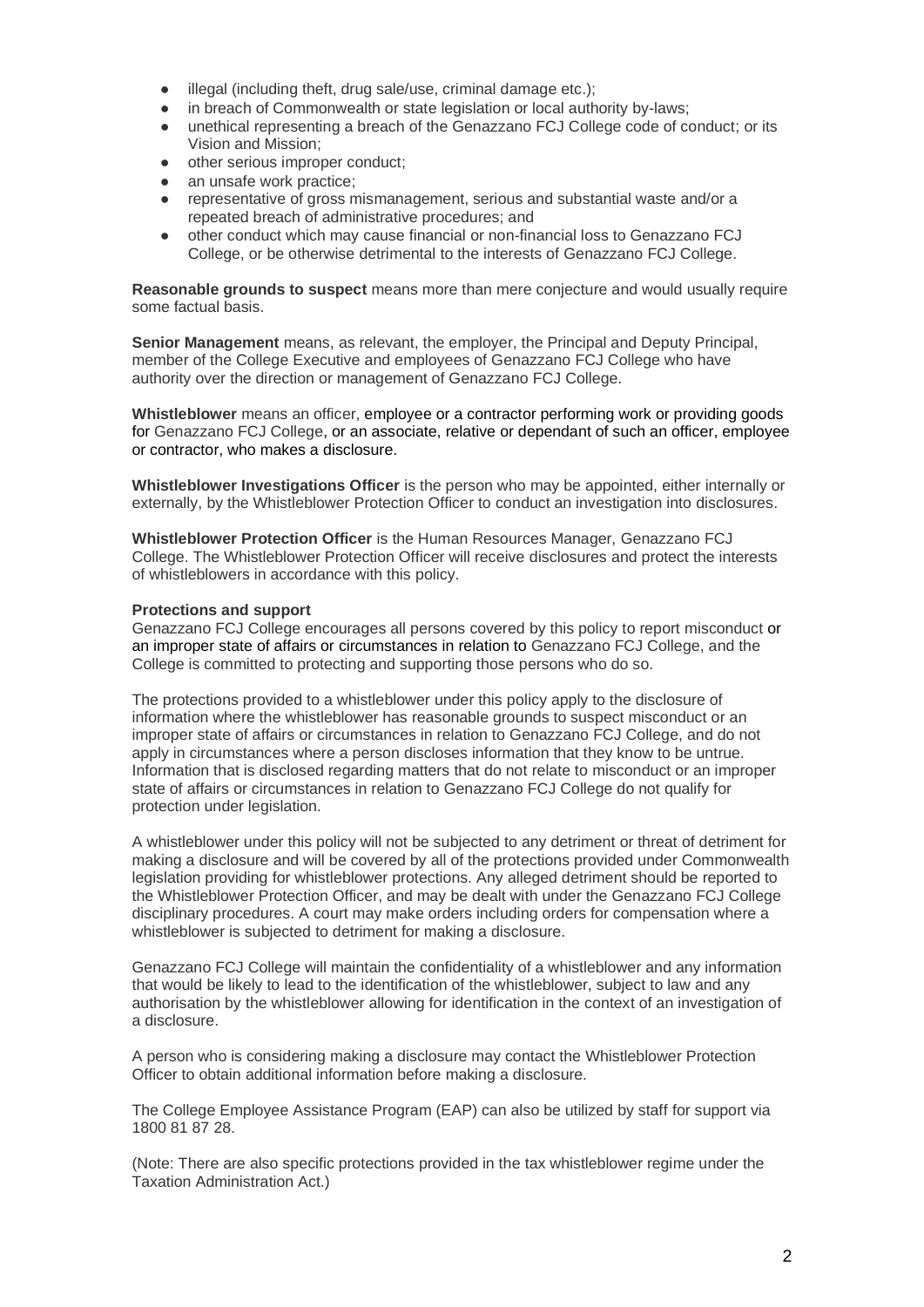#### **Disclosure Process**

Disclosures may be made, either verbally or in writing, to the Principal, Chair of College Council or any member of the College Executive or the Whistleblower Protection Officer if preferred. Disclosures may be made anonymously and still be protected.

A whistleblower will also qualify for protection in relation to disclosures made to:

- ASIC, APRA or another prescribed Commonwealth body
- A legal practitioner for the purpose of obtaining legal advice or legal representation about the provisions of the whistleblower legislation
- A member of Federal or State Parliaments
- A journalist

#### **Investigation Process**

#### **Investigation**

All disclosures that qualify for protection will be subject to thorough investigation.

The Whistleblower Protection Officer will investigate the disclosure, or may elect to appoint a Whistleblower Investigations Officer to investigate. This will be a decision of the Whistleblower Protection Officer and will depend on the nature and extent of the allegation(s) contained in the disclosure.

The whistleblower will be kept informed of the progress and outcome of the investigation by the Whistleblower Protection Officer, subject to privacy considerations of individuals involved in the investigation.

All reports and investigation procedures will be dealt with in a timely manner.

#### **Investigation Report**

The person conducting the investigation, whether that be the Whistleblower Protection Officer or a Whistleblower Investigations Officer, will prepare an investigation report. The investigation report will provide a summary of the facts of the disclosure and of the investigation. It will also provide recommendations as to findings of whether any allegation is substantiated or unsubstantiated and may also provide recommendations on actions, if any, that may be taken accordingly.

#### **Decision Making**

The investigation report will be provided by the Whistleblower Protection Officer to the Principal and or College Council at Genazzano FCJ College, or if involving the Principal to College Council. The Principal, unless the matter is determined by College Council will make the final decision in relation to the recommended findings and actions to be taken, if any. In circumstances where the investigation is conducted by a Whistleblower Investigations Officer, the investigation report will also be provided to the Whistleblower Protection Officer.

The Whistleblower Protection Officer will inform the whistleblower of the outcome of any investigation and retain a coordinating role in monitoring the implementation of any decided actions.

#### **Ensuring Fair Treatment for Employees Mentioned in Disclosures**

#### **Procedural Fairness**

The principles of procedural fairness will apply to the conduct of investigations regarding disclosures. The person against whom any relevant allegations are made will be informed accordingly and will be provided an opportunity to respond. Any decision regarding outcomes of an investigation will be made by an unbiased decision-maker.

Whistleblowers can rely on the protection afforded by this policy and the relevant legislation, providing that the person making any disclosure has reasonable grounds to suspect misconduct. If a whistleblower has any concerns regarding any detriment as a result of a report made under this policy, they should immediately contact the Whistleblower Protection Officer.